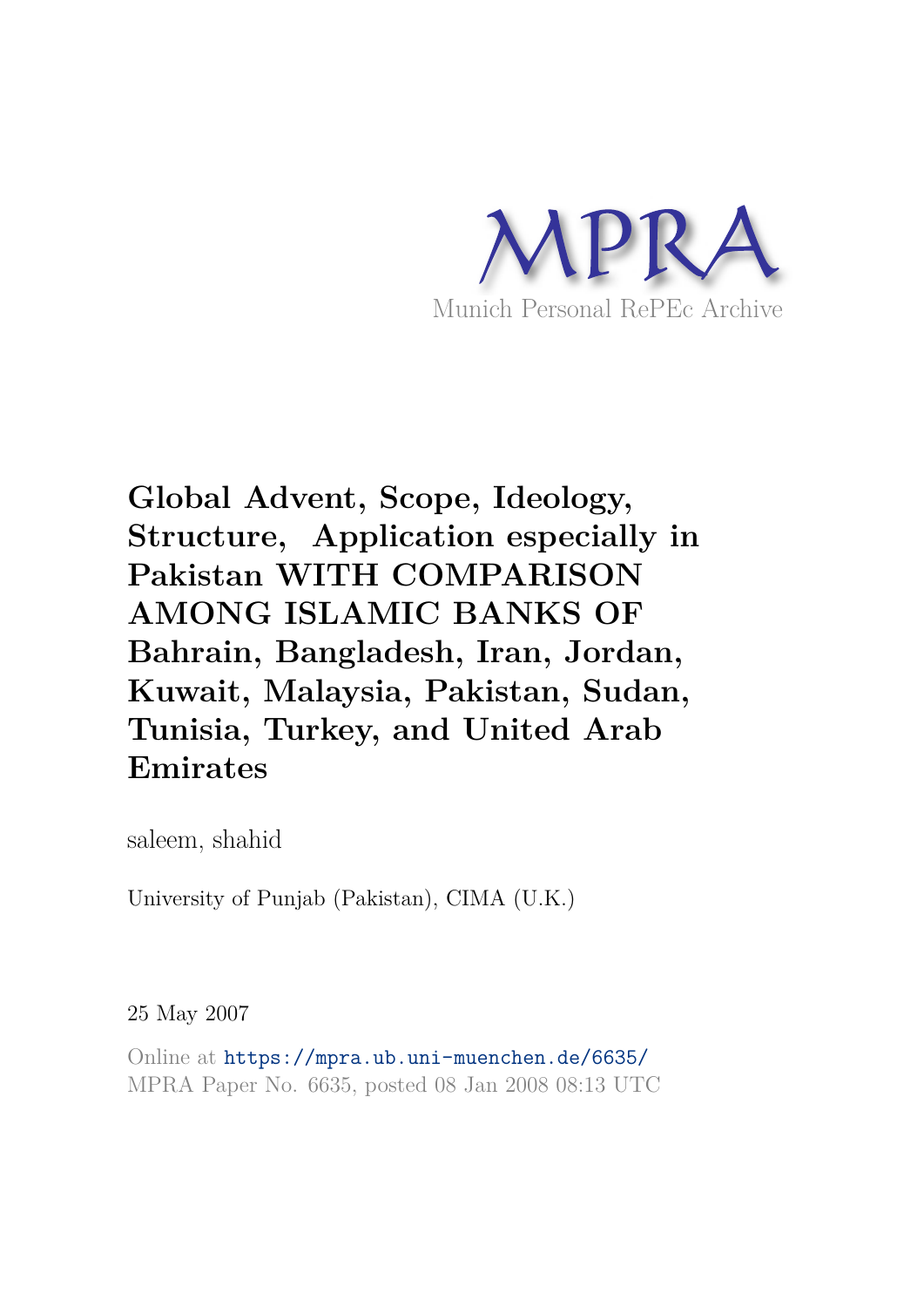

# **ISLAMIC LAW AND LAW OF THE MUSLIM WORLD** at New York Law School

#### Research Paper Series 07-05

International Islamic Banking

by Shahid Saleem University of Punjab (Pakistan)- CIMA (U.K.)

This paper can be downloaded free of charge from the Social Science Research Network at: http://ssrn.com/abstract=989065 New York Law School's website can be accessed at http://www.nyls.edu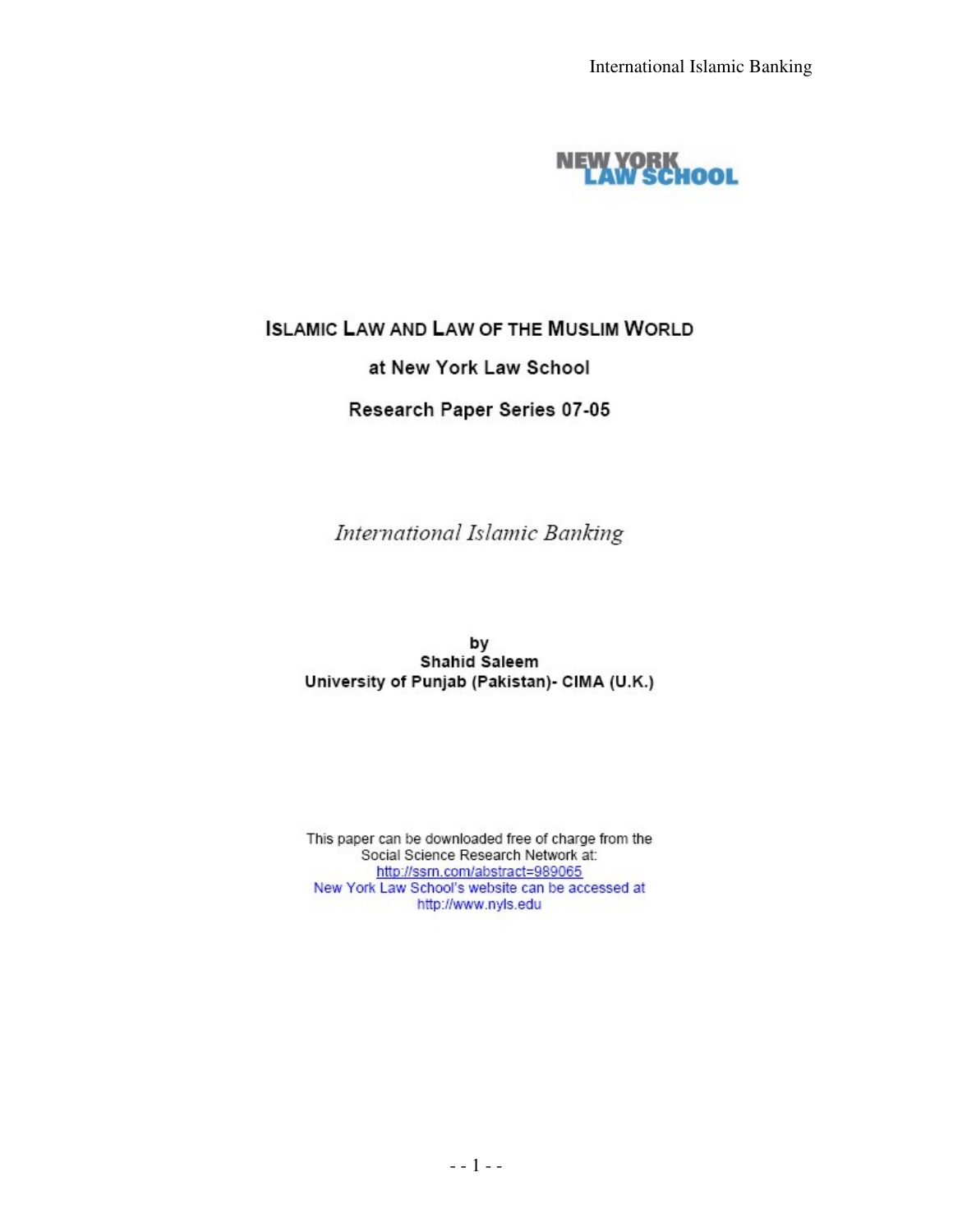Shahid Saleem

International Islamic Banking- A Research Paper

Research Paper

International Islamic Banking

Global Advent, Scope, Ideology, Structure, & Application especially in Pakistan WITH COMPARISON AMONG ISLAMIC BANKS OF Bahrain, Bangladesh, Iran, Jordan, Kuwait, Malaysia, Pakistan, Sudan, Tunisia, Turkey, and United Arab Emirates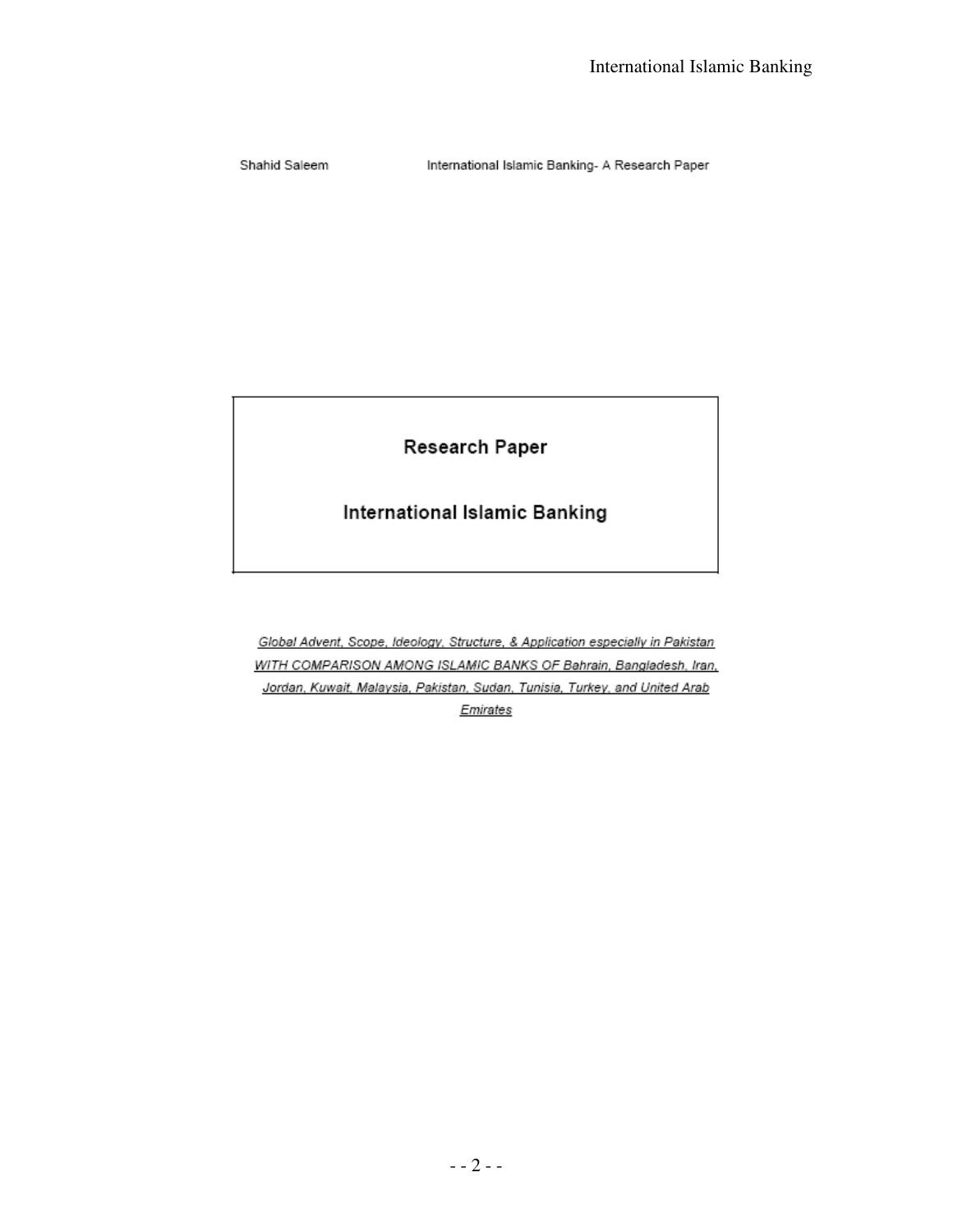#### Role of Islamic Banks in Economic Development

This research work is attributed to Shahid Saleem of Hailey College of Banking and Finance, 5<sup>th</sup> Constituent College of University of Punjab, Pakistan. The university has been oldest university; established under British rule in India, & has earned 2 Nobel laureates till date. Also, studying in Managerial level with Chartered Institute of Management Accountants of England & Wales (CIMA), London, founder of IMA (USA), ICWAI (India) & a leader of Management & cost accounting in the world.

#### Shahid Saleem BBA (PU, PAK), CBA (CIMA, U.K.) Website: http://shahidsaleem.co.nr Emails: marshal.shahid@yahoo.com 0092-42-5757362 / 0322-4500231 Telephone: A fine speaker and researcher on banking, finance, economics, & management. Have taken part in various university level projects, organized seminars, and now publishing reports and research papers on international level.